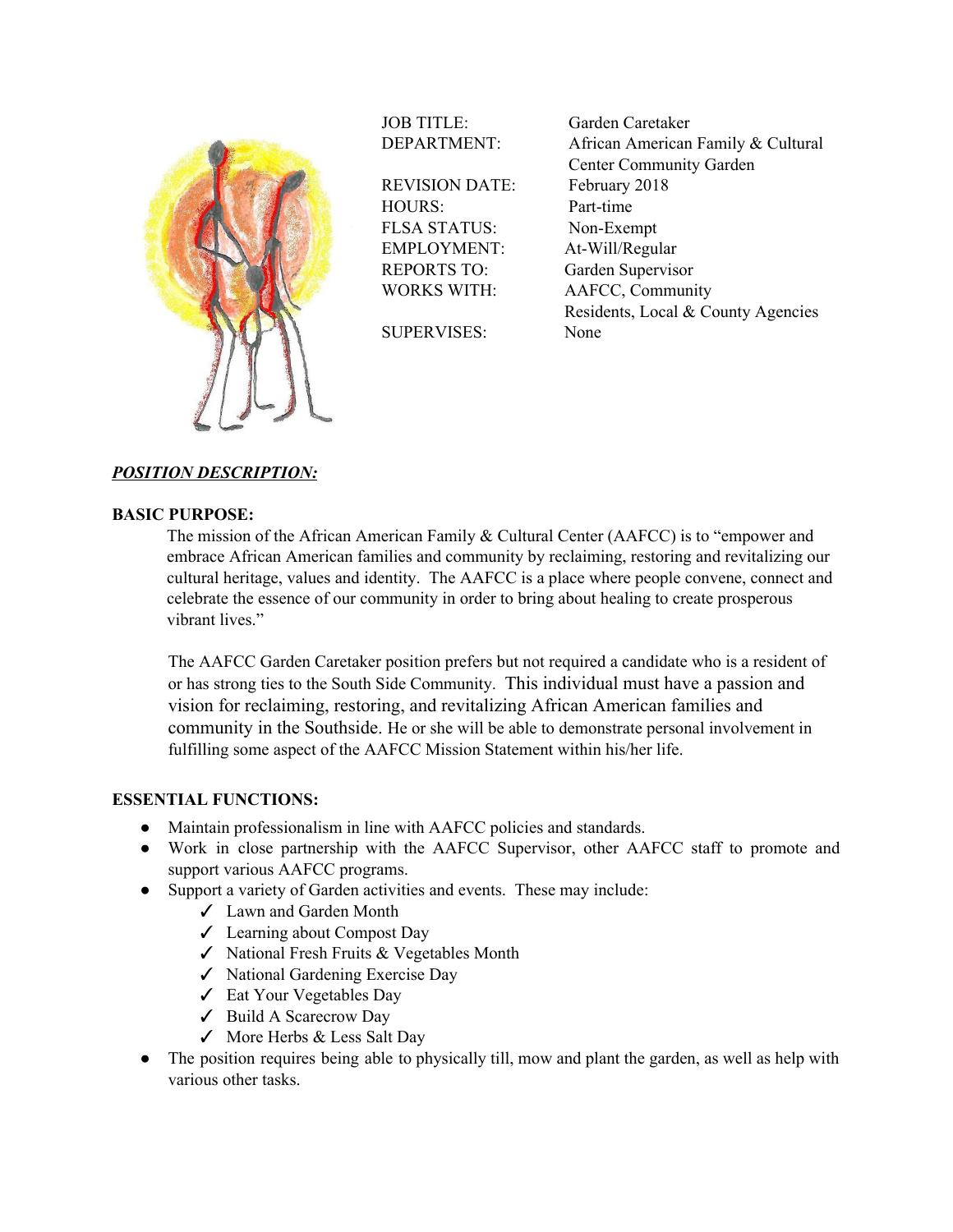- The Caretaker will work with the Garden Supervisor in creating workshops and organizing the work groups within the garden.
- It also requires working Saturday's.

Nothing in this job description restricts management's right to assign or reassign duties and responsibilities to this job at any time.

### **WORKING RELATIONSHIPS:**

Internal Relationships: AAFCC. External Relationships: Community Members.

## **EDUCATION and/or EXPERIENCE:**

- Knowledge in Gardening and Equipment
- Experience facilitating classes, workshops, and/or events for a nonprofit organization, church, or other entity.
- Must be willing to learn and develop this skill as part of employee's professional development plan.

## **SKILLS:**

- Skill in interacting with people of different social, economic and ethnic backgrounds.
- Skill in assessing and prioritizing multiple tasks, projects and demands.
- Skill in working within deadlines to complete projects and assignments.
- Skill in establishing and maintaining effective working relations with co-workers, community members, and representatives from other agencies.

### **LANGUAGE ABILITY:**

Ability to read and interpret documents. Ability to comprehend written and oral instructions. Ability to write reports and general business correspondence. Ability to effectively present information and respond to questions from coworkers, managers, clients, and the general public. Ability to speak effectively and clearly while on the telephone.

### **MATHEMATICAL SKILLS:**

Ability to add, subtract, multiply, and divide. Ability to perform these operations using units of American money.

### **REASONING ABILITY:**

Ability to apply common sense understanding to carry out instructions furnished in written and oral form.

#### **PHYSICAL DEMANDS:**

The physical demands described here are representative of those that must be met by an employee to successfully perform the essential functions of this job. Reasonable accommodations may be made to enable individuals with disabilities to perform the essential functions.

The following lists physical demands an employee will perform on a regular basis: (should this be switched from regular to occasional and the bottom as regular?)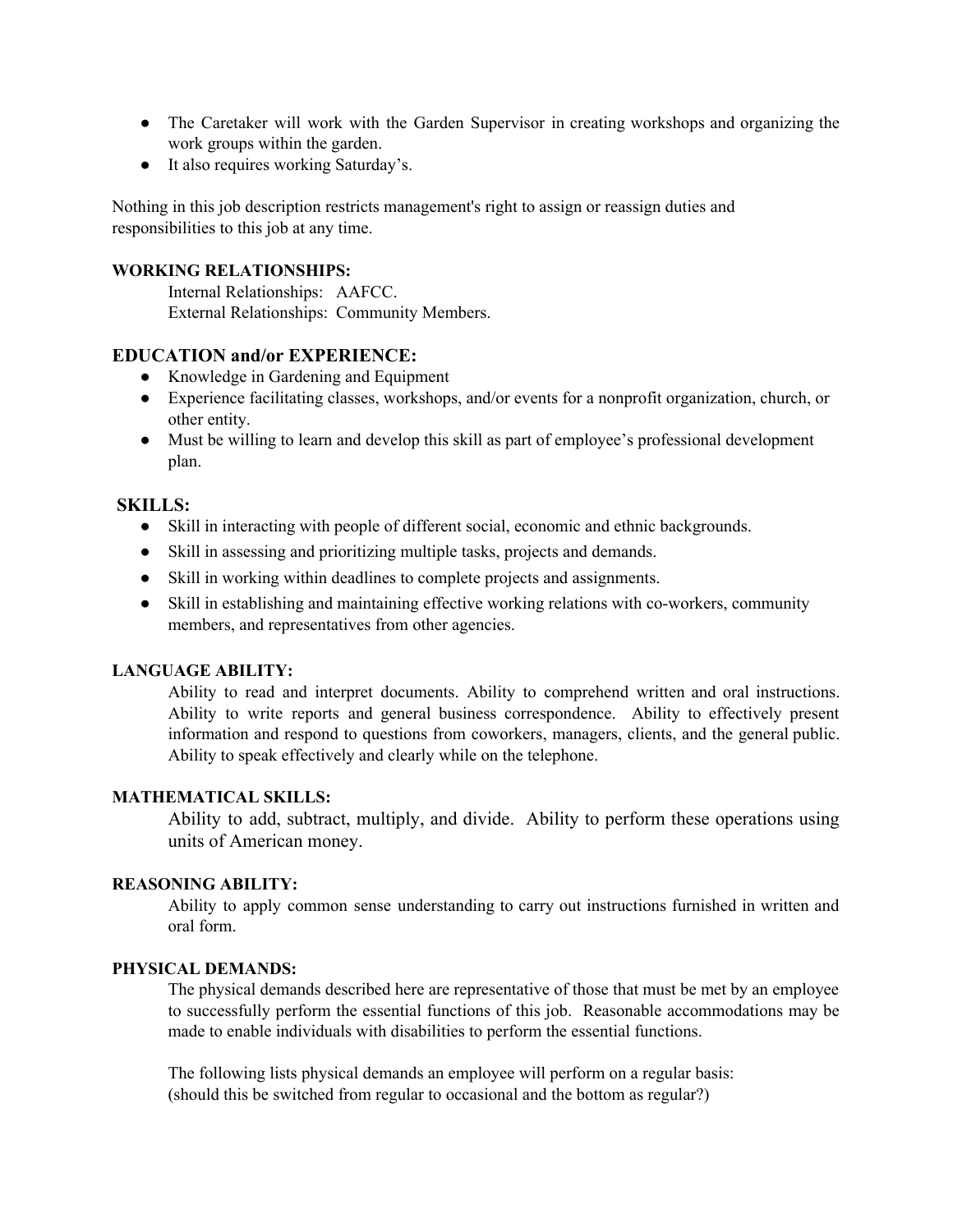Sitting Reach with hands and arms Walking Talking and/or hearing Viewing a computer monitor Twisting Keyboarding/Typing On the phone Reading

The following lists physical demands an employee may perform on an occasional basis:

**Standing** Stoop, kneel crouch or crawl **Handwriting** Calculator/10-key Lifting (average weight 25 lbs.)

100% duties are performed outside in various weather conditions.

This position regularly requires being able to work at close vision (clear vision at 20 inches or less); distance vision (clear at more than 20 feet).

The typical noise level in the work environment of this position is of moderate notice. On occasion, you may be subject to a loud noise level from the accumulation of vehicles on the street. Ability for auditory distinction is necessary during peak times.

#### **TRANSPORTATION:**

If use of your personal vehicle is necessary for African American Family & Cultural Center business, you will be responsible for keeping a mileage record and submitting it to your supervisor for reimbursement. Proof of current liability insurance on your personal vehicle must be provided at time of employment and when it expires. Personal vehicle insurance is the primary coverage in case you are in an accident in your vehicle while on business for AAFCC.

#### **WORK ENVIRONMENT – SOCIAL**

Employee shall work in a non-hostile work environment. The employee is expected not to engage in any activity that unreasonably interferes with performance of any other employee, such as sexual harassment, unlawful discrimination or any other behavior that unduly demeans or intimidates another employee.

As an essential function of this position, the employee must be able to handle levels of stress satisfactorily and be congenial with other employees, clients, community and vendors at all times.

#### **PRE-EMPLOYMENT REQUIREMENT**

Any offer of employment is contingent upon taking and passing a health screening/TB test. The examination assesses a candidate's ability to meet the physical demands of the position with or without accommodation in accordance with applicable statutes for applicants with disabilities. Any offer of employment is also contingent upon taking and successfully passing a criminal background investigation (fingerprinting/livescan); the guidelines set forth by the Department of Justice in accordance with the State's Penal Code Section 11105.2. Applicants are encouraged to disclose and discuss their arrest history, if any, in regards to any offense that resulted in a lawful conviction.